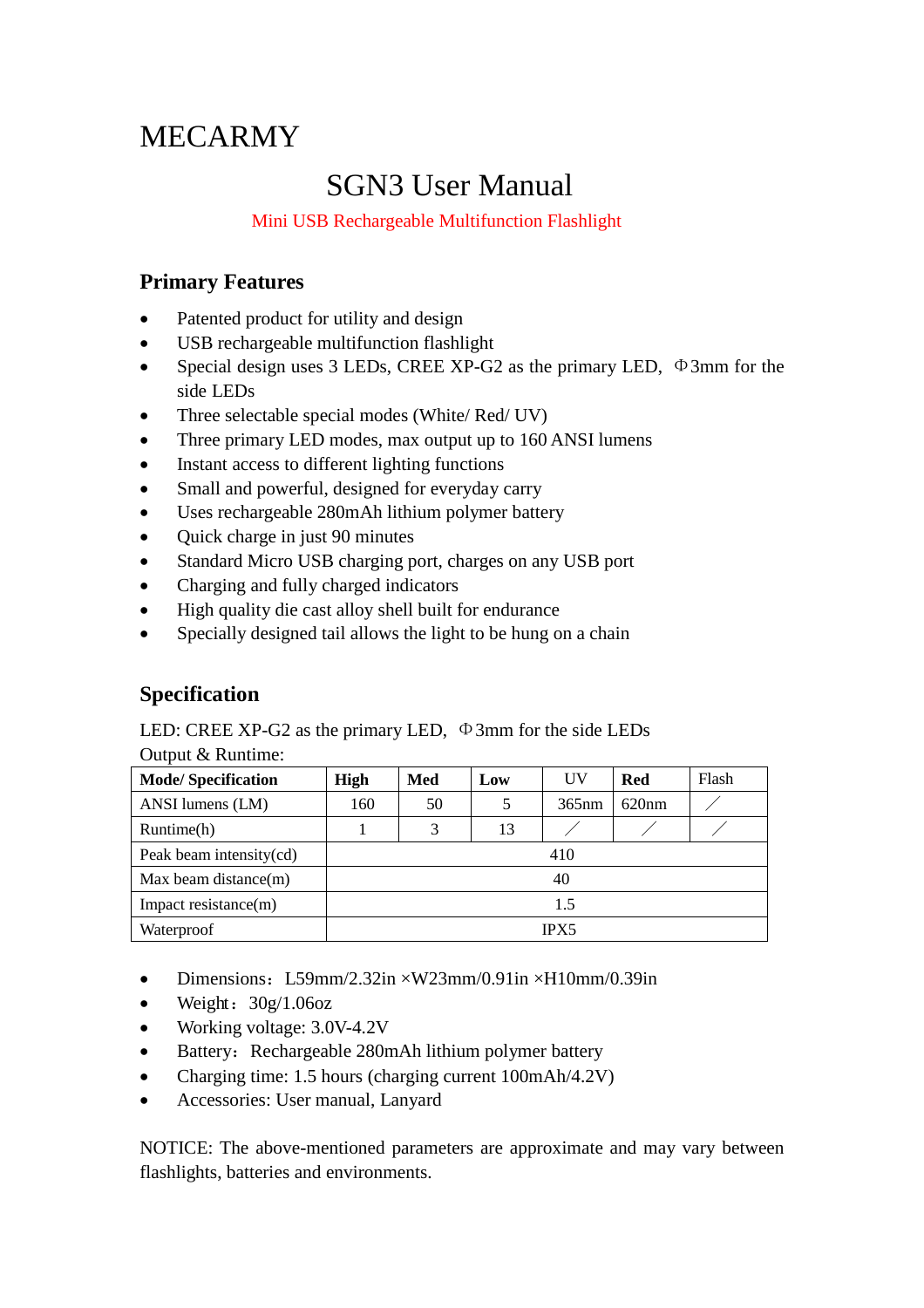## **Operation**

• From OFF: Lightly depress for ON

• From ANY mode: Depress and hold switch to cycle through to MODES (White-Red- UV), release to stay in that mode

The light will return to White mode when next turned on

• White: Lightly depress switch to change brightness (Med/Low/High/OFF)

When kept on in White mode at any brightness for longer than 5 seconds, lightly depress switch to turn OFF

- Red: Lightly depress switch to ON/OFF/Flash
- UV: Lightly depress switch to ON/OFF

NOTICE: When the battery is low, the UV light may not work. Please recharge the battery.

## **Charging**

Carefully open and remove the USB charge port silicon gel cap, and connect a mini USB charging cable, as shown in the diagram below:

(此处插入充电示意图)

#### **Charging Indicator**

When charging, the light turns red, when charging is complete, the light turns green No light indicates that there is no load

#### **WARNING:**

- Do not point the light at human or animal eyes
- Do not look directly into UV light
- Do not permit children to use the flashlight unsupervised
- Take care to limit exposure to UV light (including the use of UV-blocking eye protection)

#### **Warranty Service**

- Guaranteed exchange up to 15 days after purchase: any defective product can be exchanged for a replacement through a local distributor/dealer within 15 days
- After 15 days: all defective products can be repaired free of charge for a period of 2 years from the date of purchase
- Lifetime workmanship guarantee: after the free maintenance period has expired, the maintenance service will charge for material expenses only, free of labor expenses.

## **ALTUN LIMITED**